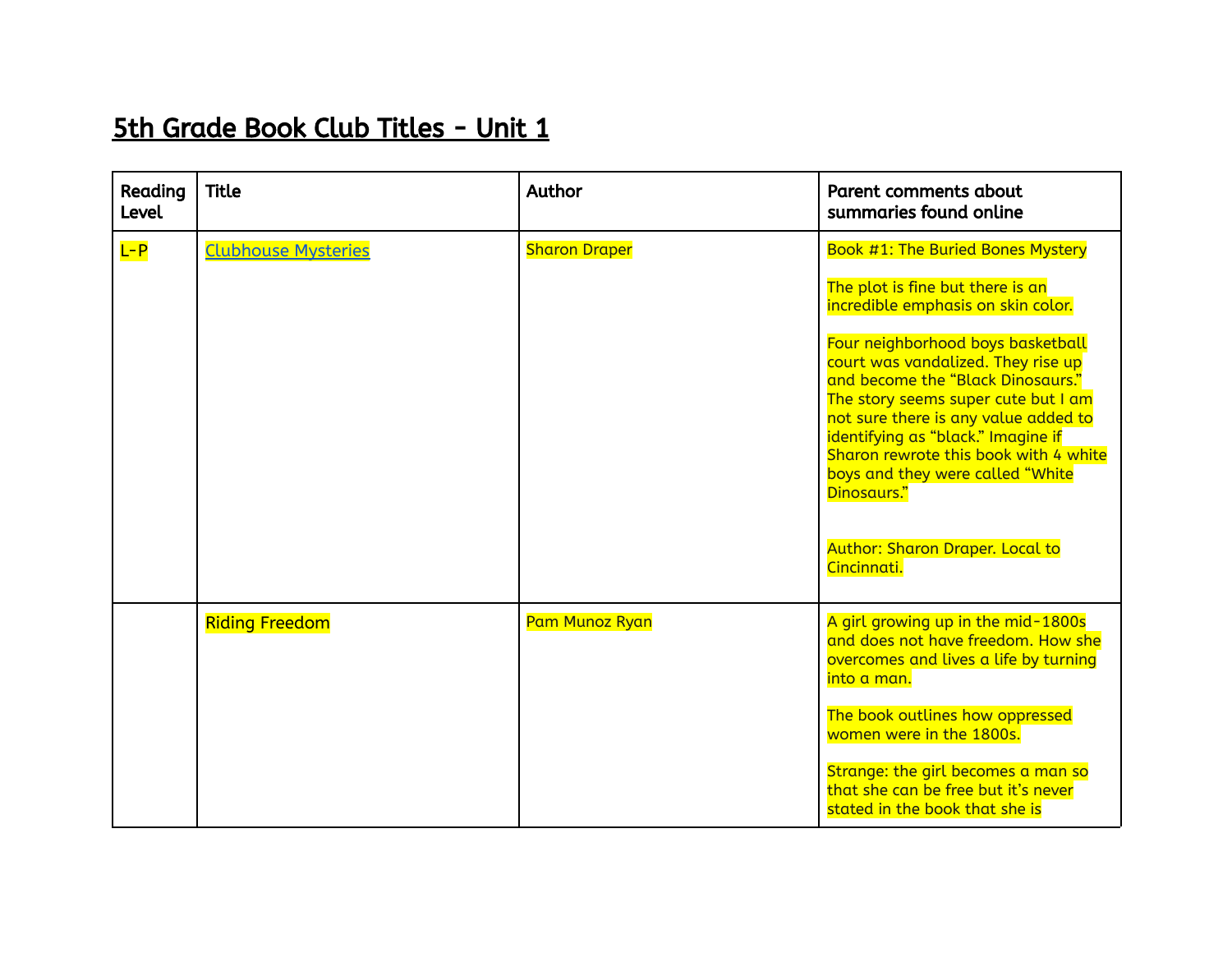|         |                                |                        | transgender?                                                                                                                                                                               |
|---------|--------------------------------|------------------------|--------------------------------------------------------------------------------------------------------------------------------------------------------------------------------------------|
|         | Gooseberry Park                | Cynthia Rylant         | Unusual friendship btw a dog and a<br>squirrel. Funny and fun for kids.<br>Harmless.                                                                                                       |
|         | The Worst Witch                | <b>Jill Murphy</b>     | A cute novel about a child wanting to<br>be a witch.                                                                                                                                       |
|         | PS Brothers                    | <b>Maribeth Boelts</b> | P is for poop<br>S is for Scoop<br>Two best friends who want a puppy.                                                                                                                      |
|         | The Kid Coach                  | Fred Bowen             | Teammates lose their coach (baseball)<br>and decide to coach themselves.                                                                                                                   |
|         | <b>Flat Stanley</b>            | Jeff Brown             |                                                                                                                                                                                            |
|         |                                |                        |                                                                                                                                                                                            |
| $Q - R$ |                                |                        |                                                                                                                                                                                            |
|         | <b>Amulet: The Stonekeeper</b> | Kazu Kibuishi          | Graphic novel star Kazu Kibuishi<br>creates a world of terrible,<br>man-eating demons, a mechanical<br>rabbit, a giant robot---and two<br>ordinary children on a<br>life-or-death mission. |
|         | <b>El Deafo</b>                | Cece Bell              | A child growing up hearing<br>impaired starts a new school.                                                                                                                                |
|         | Hatchet                        | <b>Gary Paulsen</b>    |                                                                                                                                                                                            |
|         | <b>Island: Shipwreck</b>       | Gordon Korman          | 6 kids stuck at sea. Trouble makers                                                                                                                                                        |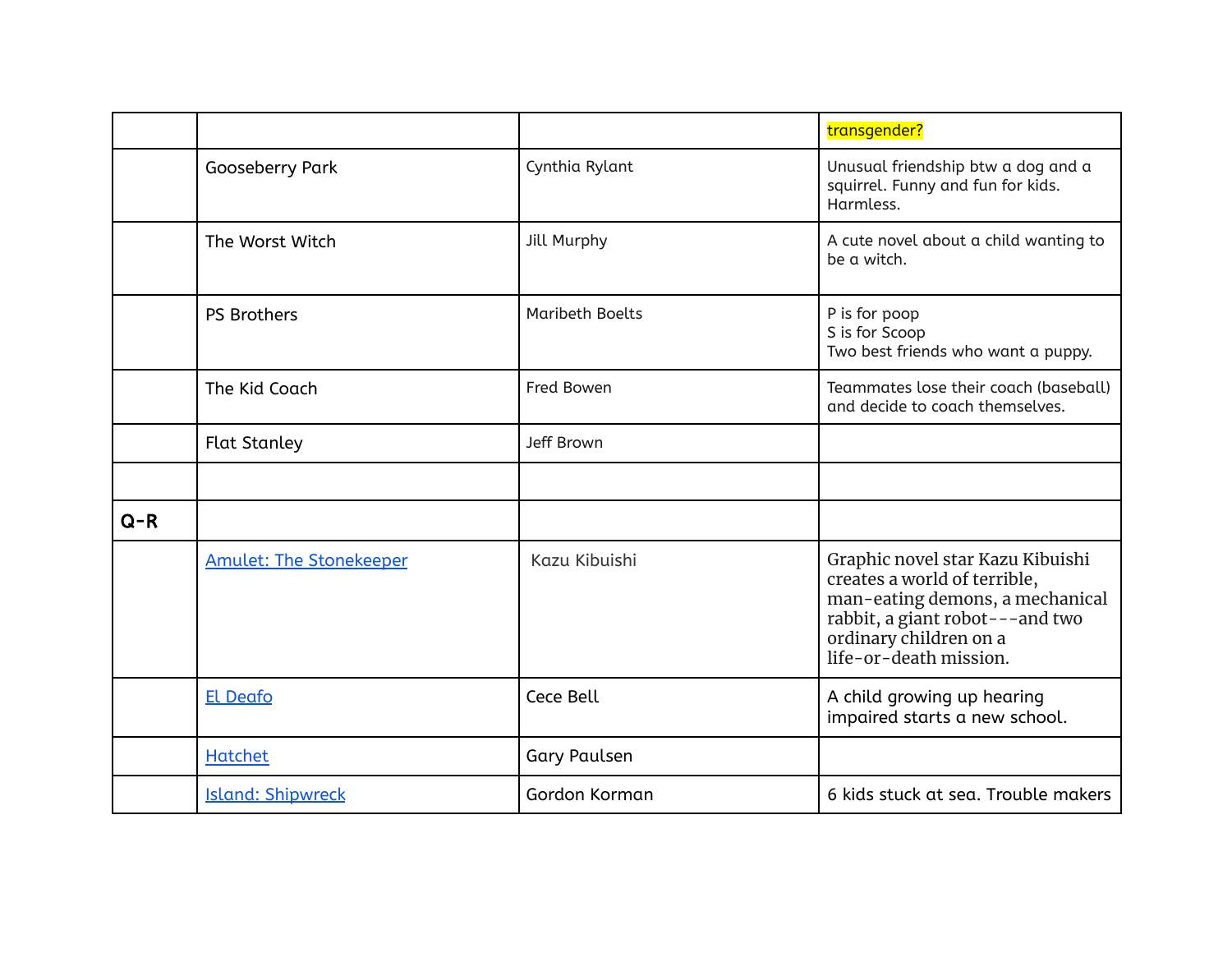|       | The Total Eclipse of Nestor Lopez               | Adrianna Cuevas                |                                                                                                                                                                                                                                              |
|-------|-------------------------------------------------|--------------------------------|----------------------------------------------------------------------------------------------------------------------------------------------------------------------------------------------------------------------------------------------|
|       | The One and Only Bob                            | Katherine Applegate            | So good.                                                                                                                                                                                                                                     |
|       | <b>What Lane?</b>                               | <b>Torrey Maldonado</b>        | "As a mixed kid, he feels like he's<br>living in two worlds with different<br>rules--and he's been noticing that<br>strangers treat him differently<br>than his white friends."<br>"This book also brings up the topic<br>of white allyship" |
|       | <b>The Homework Machine</b>                     | Dan Gutman                     |                                                                                                                                                                                                                                              |
|       | The Wild Robot                                  | Peter Brown                    | Fine.                                                                                                                                                                                                                                        |
|       | <b>Look Both Ways</b>                           | Jason Reynolds                 | Author involved with Ibrahim X<br>Topics: bullying, homophobia,<br>parents with cancer, and death of<br>siblings.                                                                                                                            |
|       |                                                 |                                |                                                                                                                                                                                                                                              |
| $S-T$ |                                                 |                                |                                                                                                                                                                                                                                              |
|       | <b>Chester &amp; Gus</b>                        | Cammie McGovern                |                                                                                                                                                                                                                                              |
|       | <b>Out of My Mind</b>                           | <b>Sharon Draper</b>           |                                                                                                                                                                                                                                              |
|       | Save Me a Seat                                  | Sarah Weeks & Gita Varadarajan |                                                                                                                                                                                                                                              |
|       | Insignificant Events in the Life of a<br>Cactus | Dusti Bowling                  |                                                                                                                                                                                                                                              |
|       | The First Rule of Punk                          | Celia C. Perez                 |                                                                                                                                                                                                                                              |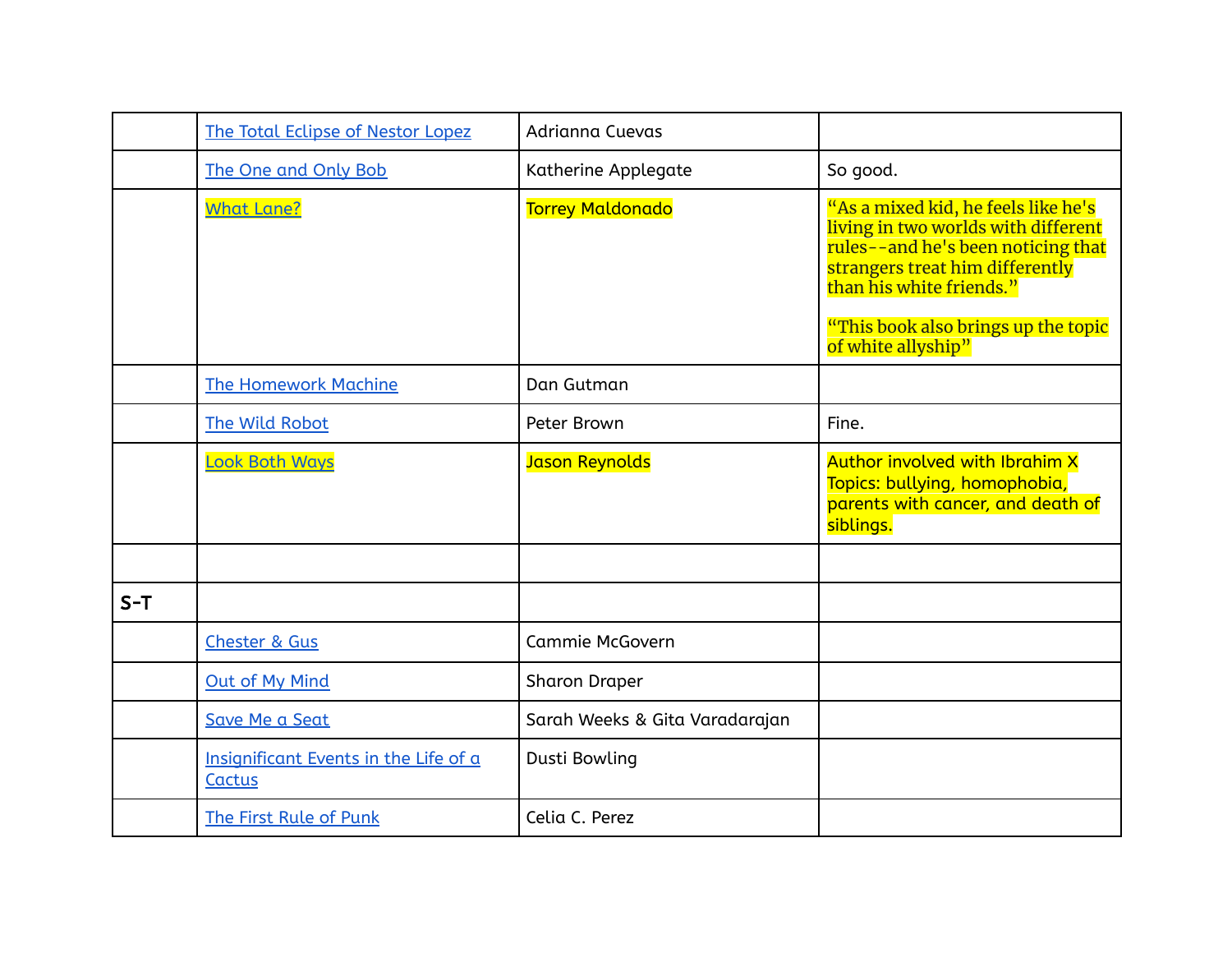|       | <b>Take Back the Block</b>           | <b>Chrystal D. Giles</b> |                                                                        |
|-------|--------------------------------------|--------------------------|------------------------------------------------------------------------|
|       | The New Kid                          | Jerry Craft              |                                                                        |
|       | <b>Harbor Me</b>                     | Jacqueline Woodson       |                                                                        |
|       | <b>Clayton Byrd Goes Underground</b> |                          |                                                                        |
|       | Schooled                             | Gordon Korman            |                                                                        |
|       |                                      |                          |                                                                        |
| $U-V$ |                                      |                          |                                                                        |
|       | <b>The Best Man</b>                  | <b>Richard Peck</b>      | The child is the Best man at the<br>teacher and uncle's wedding (gay). |
|       | <b>Front Desk</b>                    | Kelly Yang               |                                                                        |
|       | All of the Above                     | <b>Shelley Pearsall</b>  |                                                                        |
|       | Restart                              | Gordon Korman            |                                                                        |
|       | Merci Suarez Changes Gears           | Meg Medina               |                                                                        |
|       | <b>Efren Divided</b>                 | Ernesto Cisneros         |                                                                        |
|       | The Benefits of Being an Octopus     | Ann Braden               |                                                                        |
|       | The Goldfish Boy                     | Lisa Thompson            |                                                                        |
|       | <b>Brown Girl Dreaming</b>           | Jacqueline Woodson       |                                                                        |
|       | Hoot                                 | Carl Hiassen             |                                                                        |
|       |                                      |                          |                                                                        |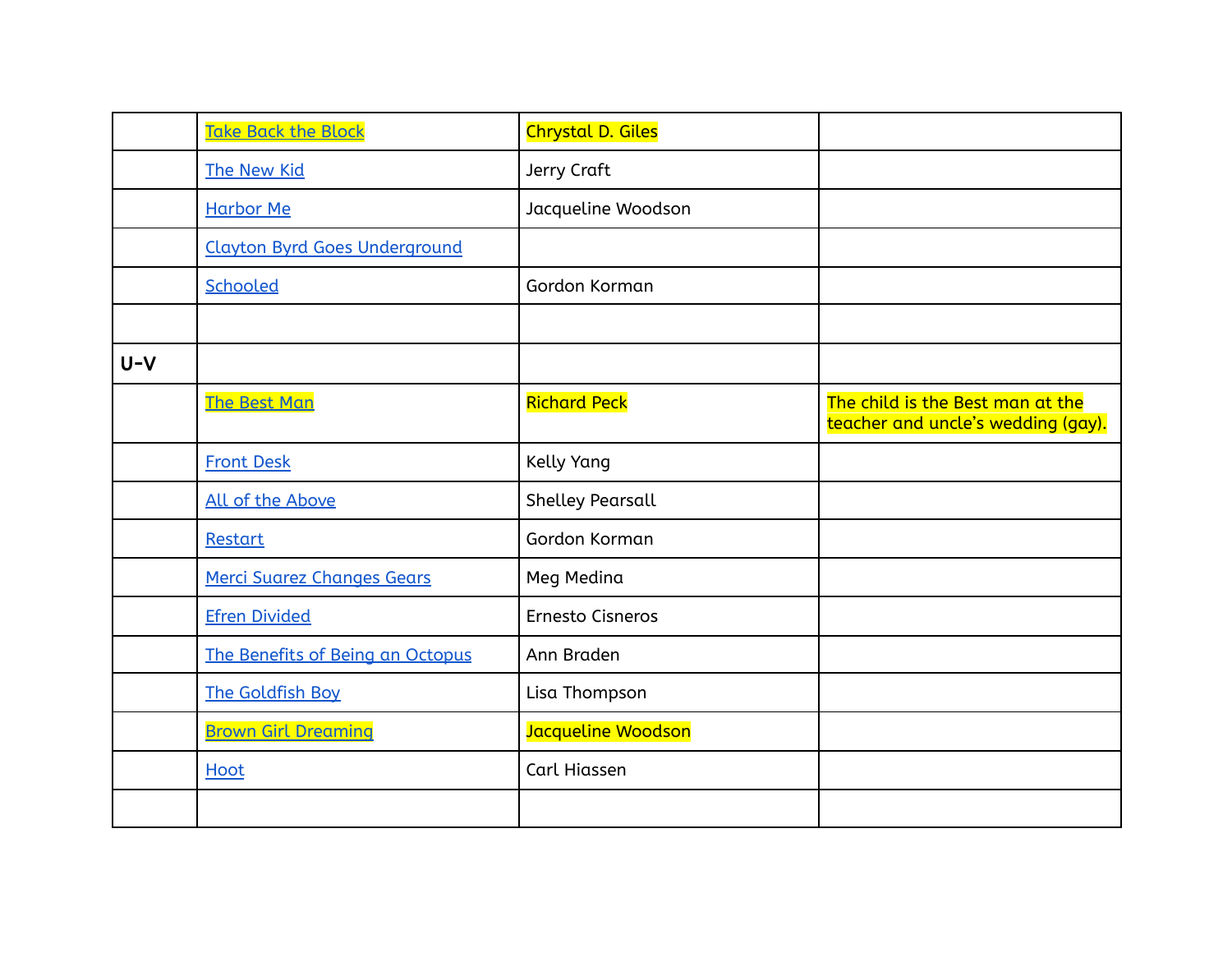| $W-X$ |                                             |                             |                                                                                               |
|-------|---------------------------------------------|-----------------------------|-----------------------------------------------------------------------------------------------|
|       | All Rise for the Honorable Perry T.<br>Cook | Leslie Connor               |                                                                                               |
|       | The Epic Fail of Arturo Zamora              | Pablo Cartaya               |                                                                                               |
|       | Marcus Vega Doesn't Speak Spanish           | Pablo Cartaya               |                                                                                               |
|       | <b>Black Brother, Black Brother</b>         | <b>Jewell Parker Rhodes</b> |                                                                                               |
|       | <b>Clean Getaway</b>                        | Nic Stone                   |                                                                                               |
|       | <b>One Crazy Summer</b>                     | Rita Williams-Garcia        |                                                                                               |
|       | Scar Island                                 | Dan Gemeinhart              |                                                                                               |
|       | <b>Clues to the Universe</b>                | Christiana Li               |                                                                                               |
|       | The Miscalculations of Lightning Girl       | <b>Stacy McAnulty</b>       |                                                                                               |
|       | <b>Blended</b>                              | <b>Sharon Draper</b>        |                                                                                               |
|       |                                             |                             |                                                                                               |
| $Y-Z$ |                                             |                             |                                                                                               |
|       | The Seventh Most Important Thing            | <b>Shelley Pearsall</b>     |                                                                                               |
|       | <b>Echo</b>                                 | Pam Munoz Ryan              |                                                                                               |
|       | Other Words for Home                        | Jasmine Warga               | Published 2019 Immigrant from<br>Syria relocated in Cincinnati.<br>Labeled as Middle Eastern. |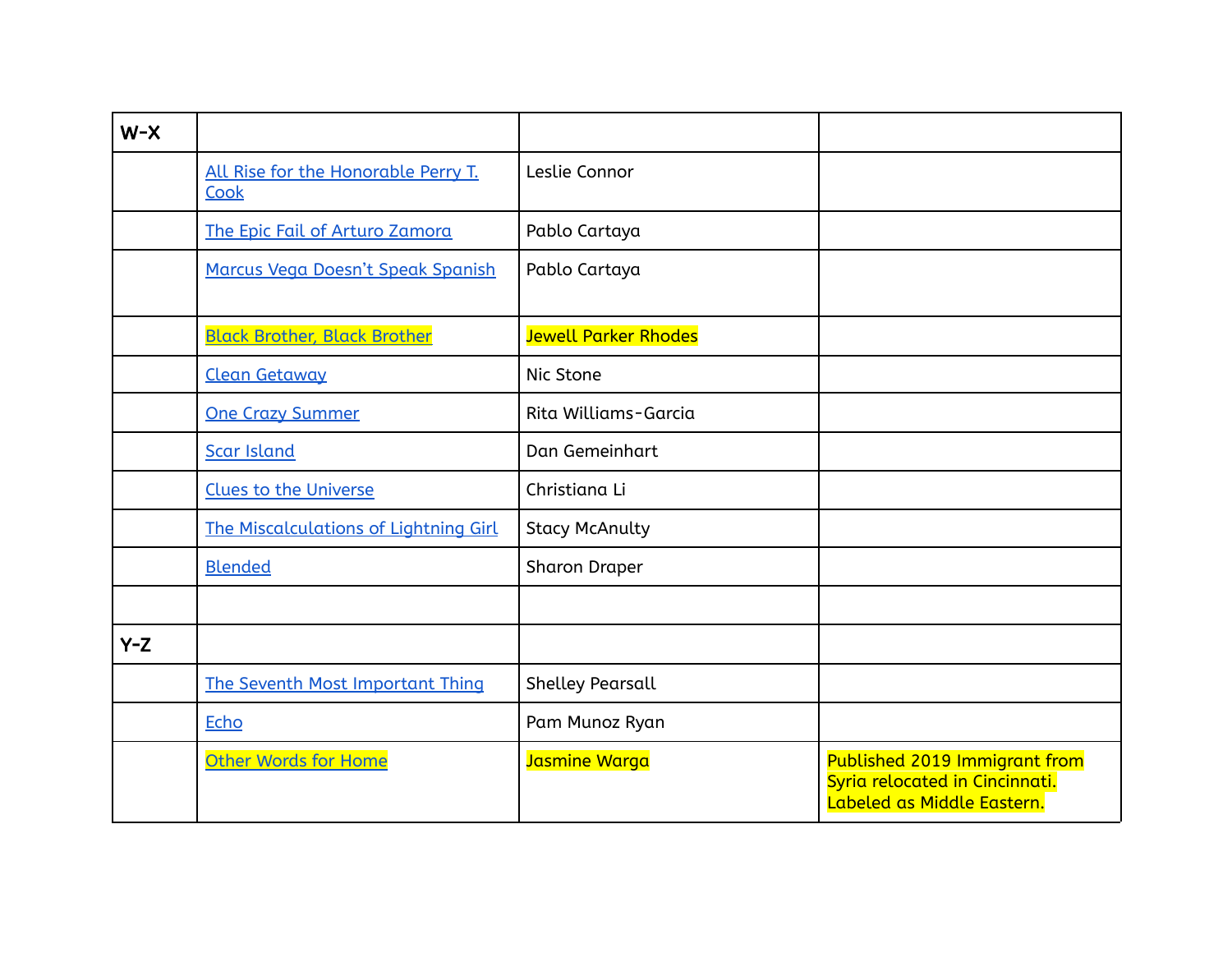|                        |                        | @islamaphobia                                                                                                                                                                                                                                                                                                                  |
|------------------------|------------------------|--------------------------------------------------------------------------------------------------------------------------------------------------------------------------------------------------------------------------------------------------------------------------------------------------------------------------------|
| <b>Nowhere Boy</b>     | <b>Katherine Marsh</b> | <b>Migration and Social Disadvantage</b>                                                                                                                                                                                                                                                                                       |
| Resistance             | Jennifer Nielsen       |                                                                                                                                                                                                                                                                                                                                |
| <b>The Crossover</b>   | <b>Kwame Alexander</b> | 2014                                                                                                                                                                                                                                                                                                                           |
| <b>A Night Divided</b> | Jennifer Nielsen       | 2015                                                                                                                                                                                                                                                                                                                           |
| <b>The Endling</b>     | Katherine Applegate    |                                                                                                                                                                                                                                                                                                                                |
| A Good Kind of Trouble | Lisa Moore Ramee       | <b>Black Lives Matter Propaganda</b><br>Invokes violence and bashed police by<br>saying they are racist killers. Plays<br>victim card to justify bad actions.<br><b>Fuel for racial hatred</b><br>BLM is a term everyone agrees with<br>but does nothing but harm the black<br>society.<br>Spreads falsehoods about the police |
| <b>Breakout</b>        | <b>Kate Messner</b>    | Messner allows the characters and<br>circumstances to delve into deeper<br>issues of racism and systemic<br>oppression good<br>Uses words like "racial profiling"                                                                                                                                                              |